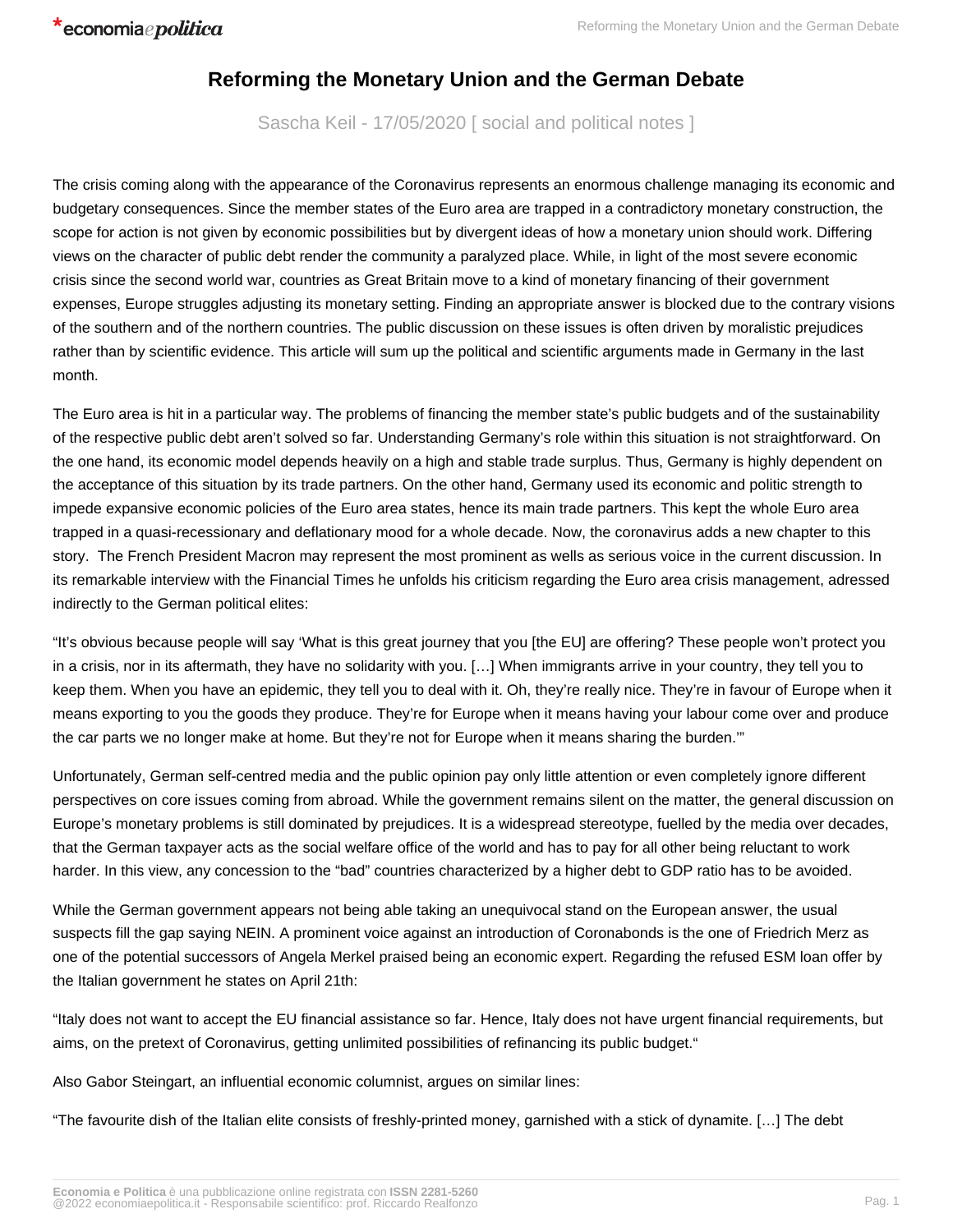addicted wants a second helping. Why Germany should avoid entering a liability union. "

These quotations suggest that in the discussion on public finance and debt rules within the monetary union the macroeconomic logic fades easily away and becomes substituted by legal arguments. So, southern Europe wants to spend more in light of the Coronacrisis? Germany fears bearing further liabilities in case the others are not capable paying back their debts.

The public discussion is quasi free of knowledge of the conditions other European countries are in. The German public simply does not know what it means to be threatened by persistently higher interest rate on public debt than the others. The German public does not know how it feels to negotiate every year with foreign finance ministers and not-elected bureaucrats about their government expenses they voted for. That, for instance, Italy runs primary budget surpluses since 25 years is a completely ignored fact. This holds also true for other examples not fitting into the established German narrative. Other ignored examples are the direct financing of UK's government expenses by the Bank of England or the monetary reality of Japan, managing almost 300% debt to GDP ratio, both without catastrophic consequences.

The main concern of Germany are liabilities due to higher public debt in the Euro area. However, the consequences of an economic collapse of its partners does not cause worries. This is surprising, since Germany depends more on the foreign demand than any other country in the world. For instance, France runs a huge bilateral trade deficit with Germany. If France enters into a severe prolonged recession the German export surplus model is threatened seriously. Unfortunately, academic economists explaining these macroeconomic interdependencies to the German public are difficult to locate currently. More probable is to find some German economist discussing the epidemiological usefulness of the lock-down, although not possessing any expertise on the matter. The research institutes remain rather hidden, too. This is noteworthy, since the early numbers of short-time work registrations (Kurzarbeit)[1] indicated already a deeper economic slump than 2009. Given the only 4.2% estimated GDP contraction by the joint forecast of the leading institutes, the severity of the situation appears to be underestimated.

The economic proposals made in the recent Leopoldina (national academy of science) statement are far from being innovative. The preservation of the German debt brake and the aimed repayment of the now necessary public debt remains a central issue for the Leopoldina economists. On the level of the Euro area they propose the introduction of a new credit line by the ESM. This should contain conditionality focussed on the pandemic consequences. The economics profession appears rather following and commentating the economic measures, rather than being their proponents.

However, it would be wrong to end this story here. Things are moving and the current German NEIN is weaker than in the aftermath of the Euro crisis. That another period of further forced austerity would be suicidal for the monetary union becomes obvious. Furthermore, it can't be explained any longer to other countries why Germany can use its fiscal space while others don't. Hence, most observers remained noticeable silent in the discussion about Eurobonds.

Europeanism is mainstream, although the most convinced Europeanists still ignore what the German government negotiates in Brussels. In this context, a remarkable article was published in the Spiegel by Thomas Fricke arguing not to repeat the failures of the past. The "ugly German" full of prejudices should be avoided at any cost because now it would seriously threaten Italy's membership in the currency union.

"It is time to end this drama – maybe by Eurobonds as symbol for the common destiny […] otherwise in few years' time the European union won't be a Union anymore. In Italy as well as in France people will come to power […] who don't want to join this game. The game representing the base for Germany's wealth."